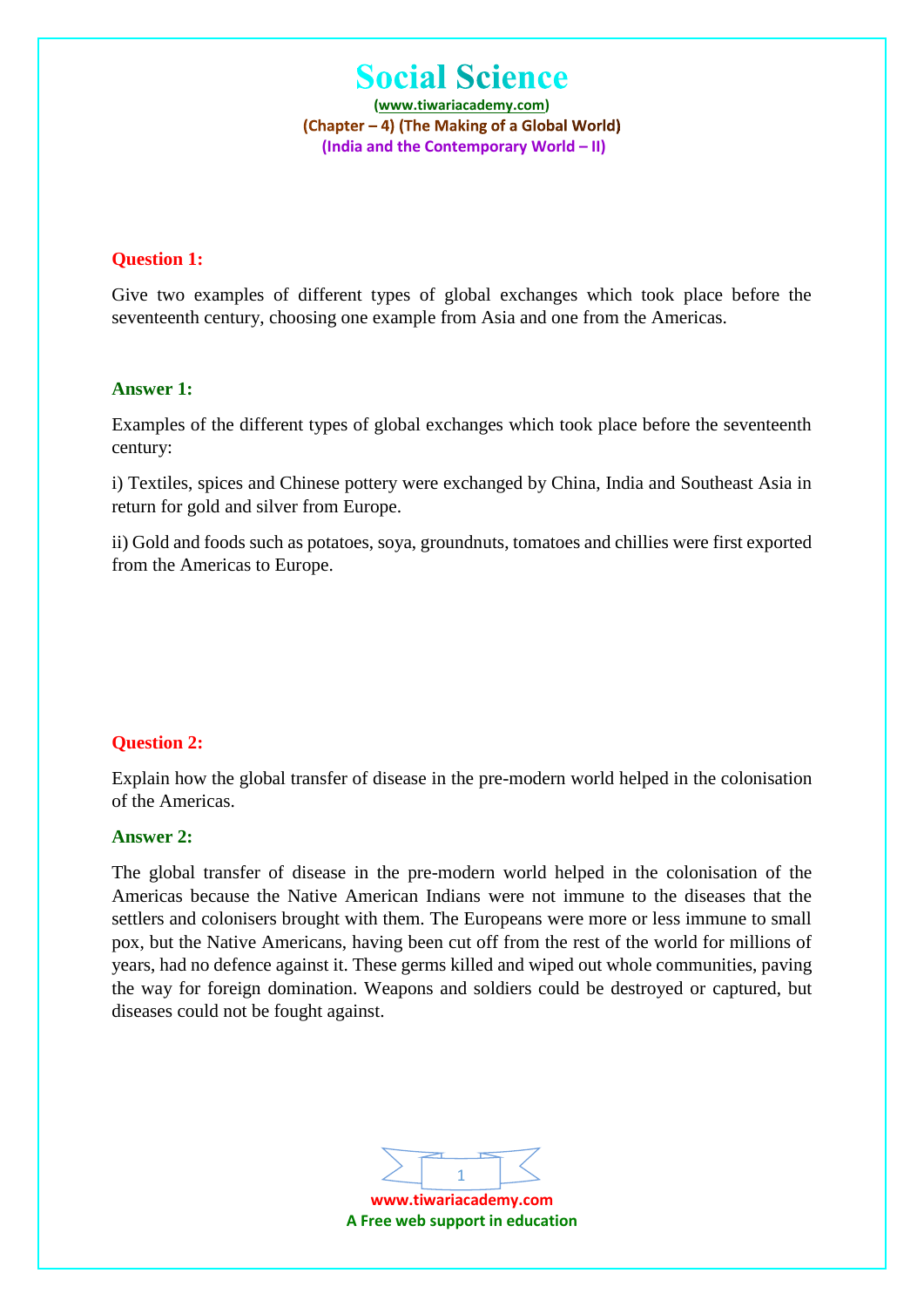**(www.tiwariacademy.com)** (Chapter - 4) (The Making of a Global World) **(India and the Contemporary World – II)**

#### **Question 3:**

Write a note to explain the effects of the following:

- **(a)** The British government's decision to abolish the Corn Laws.
- **(b)** The coming of rinderpest to Africa.
- **(c)** The death of men of working-age in Europe because of the World War.
- **(d)** The Great Depression on the Indian economy.
- **(e)** The decision of MNCs to relocate production to Asian countries.

## **Answer 3:**

**(a)** The British government's decision to abolish the Corn Laws resulted in losses for the agricultural sector, but progress in the industrial sector. Food began to be imported more cheaply into Britain, and thousands of workers involved in cultivation became unemployed. However, consumption increased and the industrial sector grew, with more workers being available in cities than in rural areas.

**(b)** The coming of rinderpest to Africa caused a loss of livelihood for countless Africans. Using this situation to their advantage, colonising nations conquered and subdued Africa by monopolising scarce cattle resources to force Africans into the labour market.

**(c)** The death of men of working age in Europe because of the World War reduced the ablebodied workforce in Europe, leading to a steady decline in household incomes and a consequent struggle to meet the living expenditure by families whose men were handicapped or killed.

**(d)** The Great Depression had a major impact on the Indian economy. Between 1928 and 1934, it reduced Indian imports and exports by nearly half. Wheat prices too fell by 50% during this time. More than the urban areas, the agricultural sector (which dominated livelihoods in rural lands) was badly hit by the Great Depression.

**(e)** The decision of MNCs to relocate production to Asian countries led to a stimulation of world trade and capital flows. This relocation was on account of low-cost structure and lower wages in Asian countries. It also benefitted the Asian nations because employment increased, and this resulted in quick economic transformation as well.

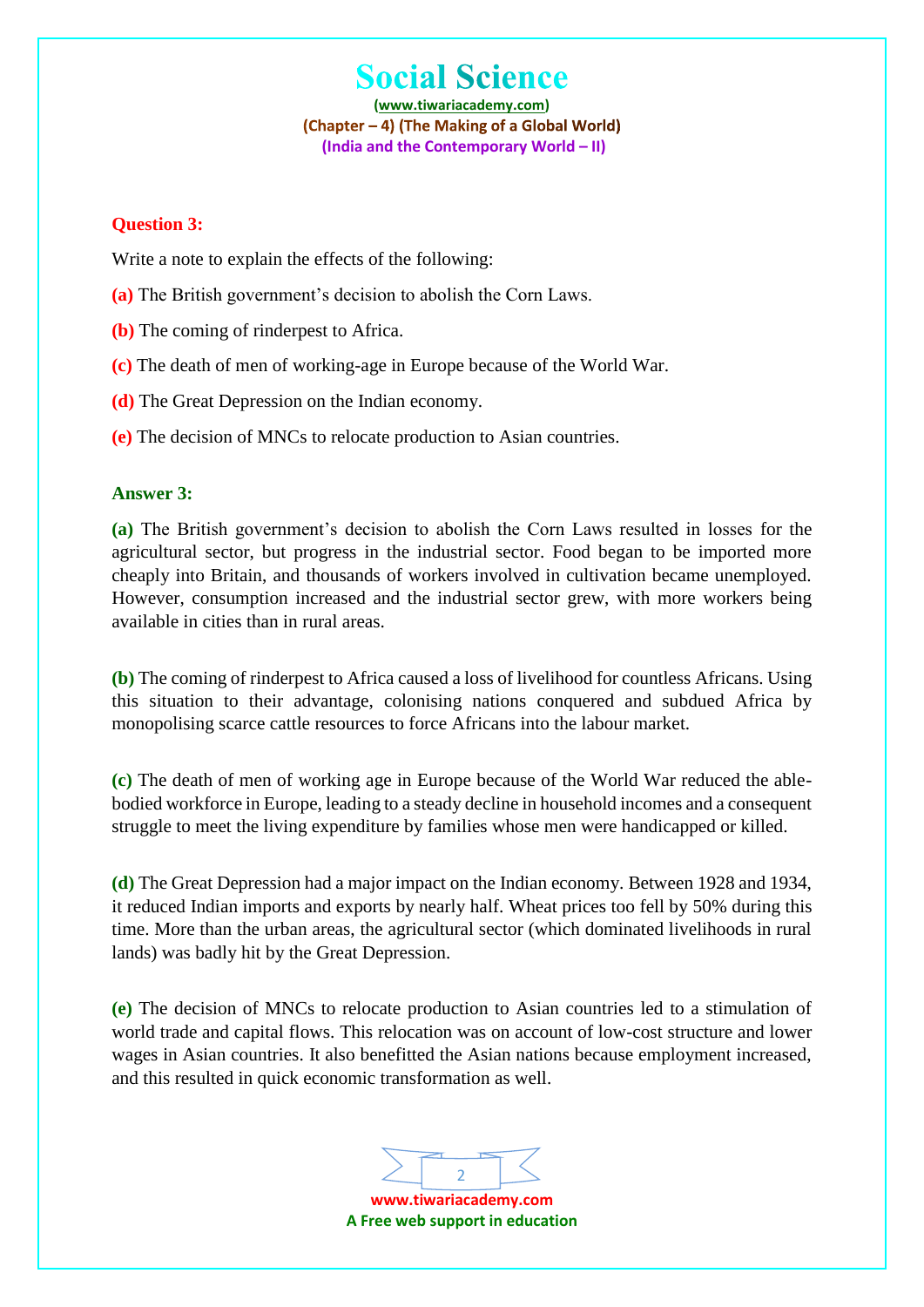**(www.tiwariacademy.com)** (Chapter – 4) (The Making of a Global World) **(India and the Contemporary World – II)**

#### **Question 4:**

Give two examples from history to show the impact of technology on food availability.

#### **Answer 4:**

The impact of technology on food availability was manifold in the late nineteenth century. Faster railways, lighter wagons and larger ships helped transport food more cheaply and quickly from production units to even faraway markets. Also, refrigerated ships helped transport perishable foods such as meat, butter and eggs over long distances.

#### **Question 5:**

What is meant by the Bretton Woods Agreement?

#### **Answer 5:**

The Bretton Woods Agreement was finalised in July 1944 at Bretton Woods in New Hampshire, USA. It established the International Monetary Fund and the World Bank to preserve global economic stability and full employment in the industrial world. These institutions also dealt with external surpluses and deficits of member nations, and financed post-war reconstructions.



**www.tiwariacademy.com A Free web support in education**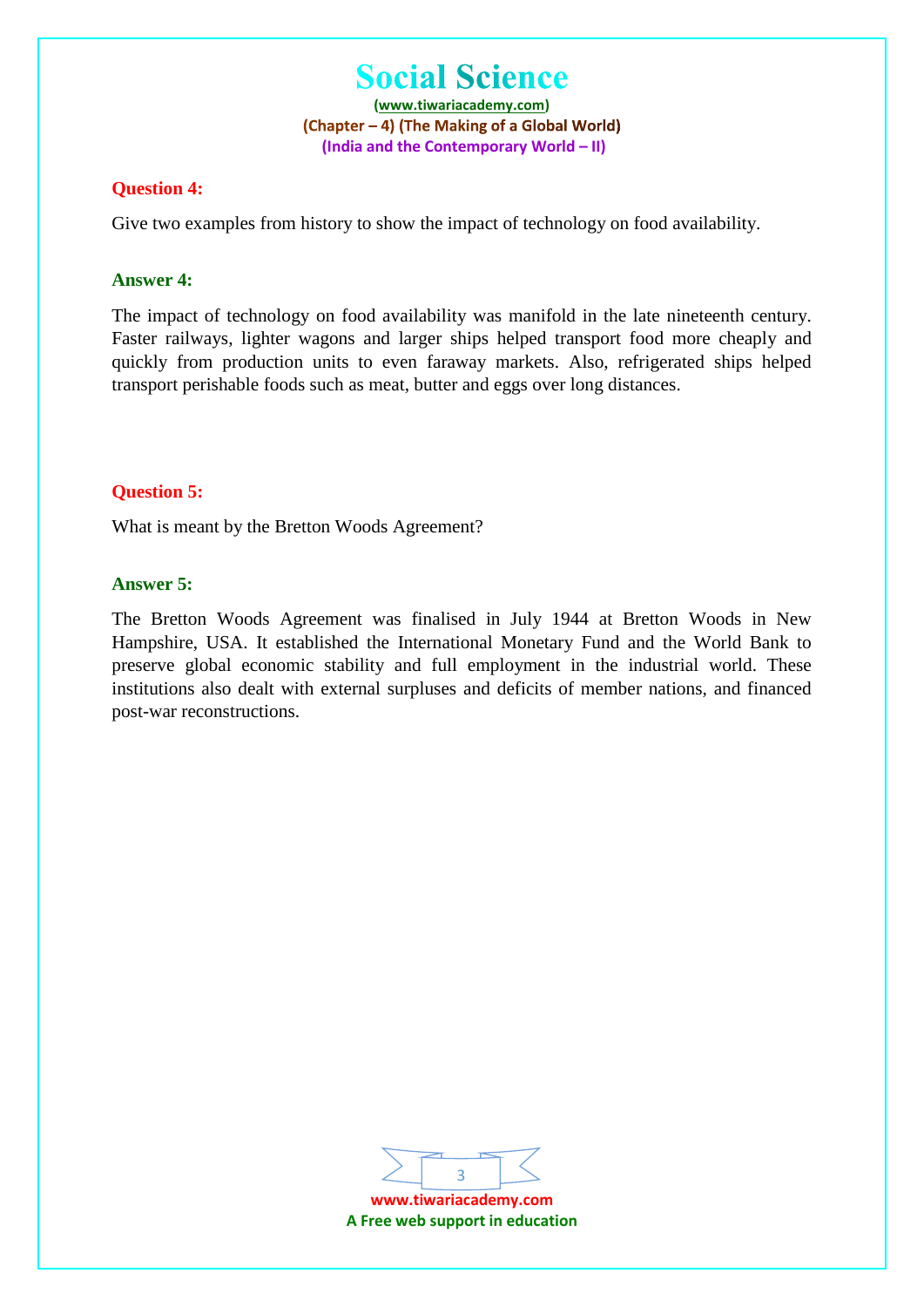**(www.tiwariacademy.com)** (Chapter – 4) (The Making of a Global World) **(India and the Contemporary World – II)**

# **Discuss**

#### **Question 6:**

Imagine that you are an indentured Indian labourer in the Caribbean. Drawing from the details in this chapter, write a letter to your family describing your life and feelings.

### **Answer 6:**

Indentured Indian labourers in the Carribbean—facts—signed a contract stating that they would return to India after working for five years at a plantation; belonged to eastern Uttar Pradesh, Bihar, central India and the dry districts of Tamil Nadu; migrants took up the overseas jobs hoping to escape poverty and oppression in their home villages; migrants were not even informed about the long sea voyages, and some unwilling ones were abducted as well; also known as "the new system of slavery"; harsh living and working conditions; few legal rights; many escaped into the wilds; some developed new art forms for expression; some returned home after the contract period, while others stayed on

## **Question 7:**

Explain the three types of movements or flows within international economic exchange. Find one example of each type of flow which involved India and Indians, and write a short account of it.

#### **Answer 7:**

The three types of movements or flows within the international economic exchange are trade flows, human capital flows and capital flows or investments. These can be explained as—the trade in agricultural products, migration of labour, and financial loans to and from other nations.

India was a hub of trade in the pre-modern world, and it exported textiles and spices in return for gold and silver from Europe. Many different foods such as potatoes, soya, groundnuts, maize, tomatoes, chillies and sweet potatoes came to India from the Americas after Columbus discovered it.

In the field of labour, indentured labour was provided for mines, plantations and factories abroad, in huge numbers, in the nineteenth century. This was an instrument of colonial domination by the British.

Lastly, Britain took generous loans from USA to finance the World War. Since India was an English colony, the impact of these loan debts was felt in India too. The British government increased taxes, interest rates, and lowered the prices of products it bought from the colony. Indirectly, but strongly, this affected the Indian economy and people.